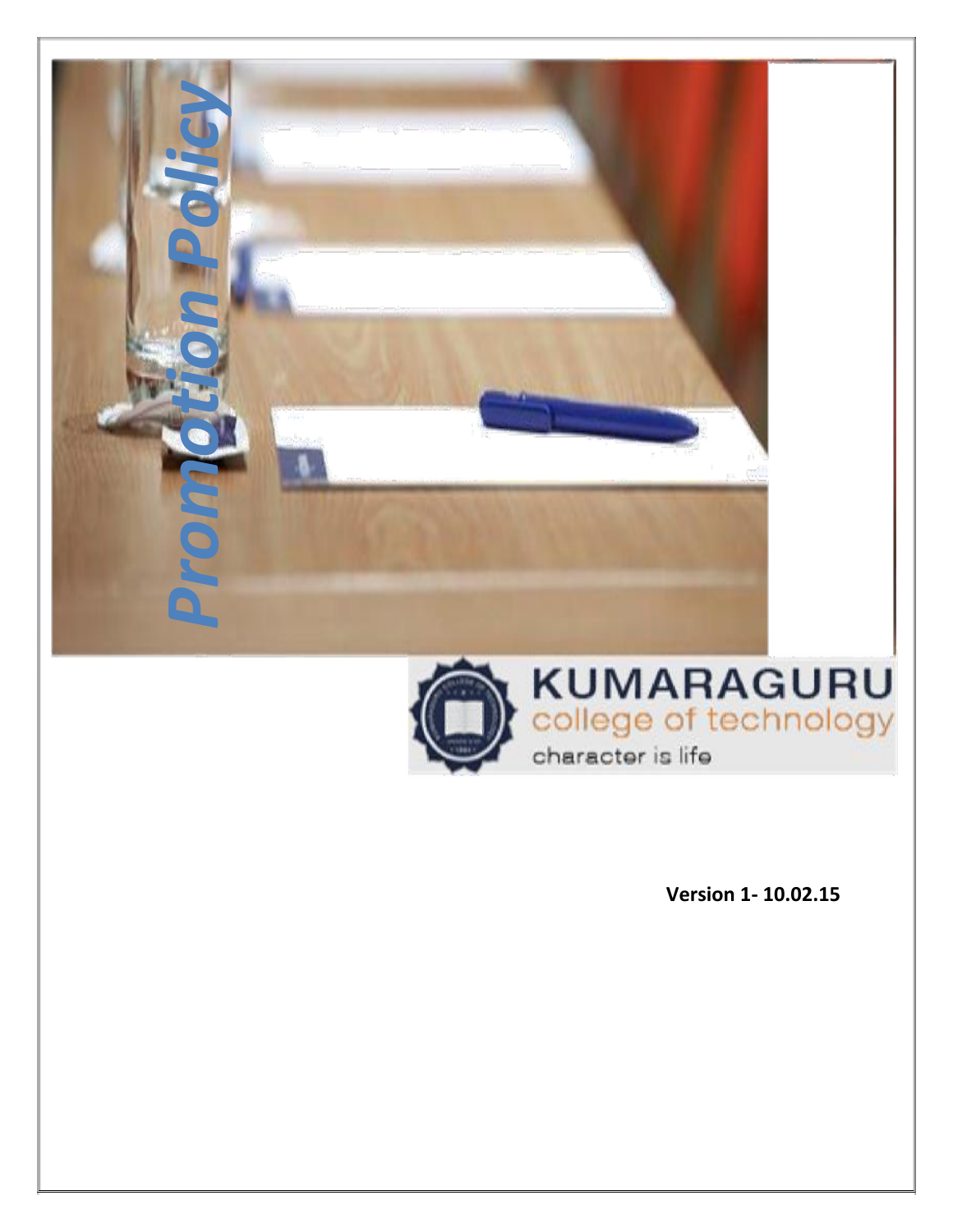2



#### **Contents**

| 1. KCT Vision and Mission                                                 | 03 |
|---------------------------------------------------------------------------|----|
| 2. Objectives of Promotion Policy                                         | 03 |
| 3. Process of Promotion                                                   | 04 |
| 3.1 Establishing Promotion Review Committee                               | 04 |
| 3.1.2 Identification and announcement of Vacancy / Need in the department | 05 |
| 3.2 Call for Applications based on eligibility criteria                   | 05 |
| 3.2.1 Applying for the Promotion                                          | 06 |
| 3.3 Assessment by Promotion Review Committee                              | 07 |
| 3.3.1 Performance Assessment and Development System                       | 08 |
| 3.3.1.a HOD Feedback                                                      | 08 |
| 3.3.1.b Student Feedback                                                  | 08 |
| 3.3.1.c Peer Assessment                                                   | 08 |
| 3.3.2 Alumni Feedback                                                     | 08 |
| 3.4 Recommendation of the Committee                                       | 09 |
| Annexure                                                                  |    |
| 1. Identification of Vacancy and Request for Promotion                    | 10 |
| 2. Eligibility for Promotion                                              | 11 |
| 3. Assessment of Head of the Department                                   | 13 |
| 4. Student Feedback                                                       | 14 |
| 5. Alumni Feedback                                                        | 15 |
| 6. Peer Evaluation                                                        | 16 |
| 7. Review Committee Assessment Form                                       | 17 |
| 8. Promotion Review Committee Overall Assessment                          | 18 |
|                                                                           |    |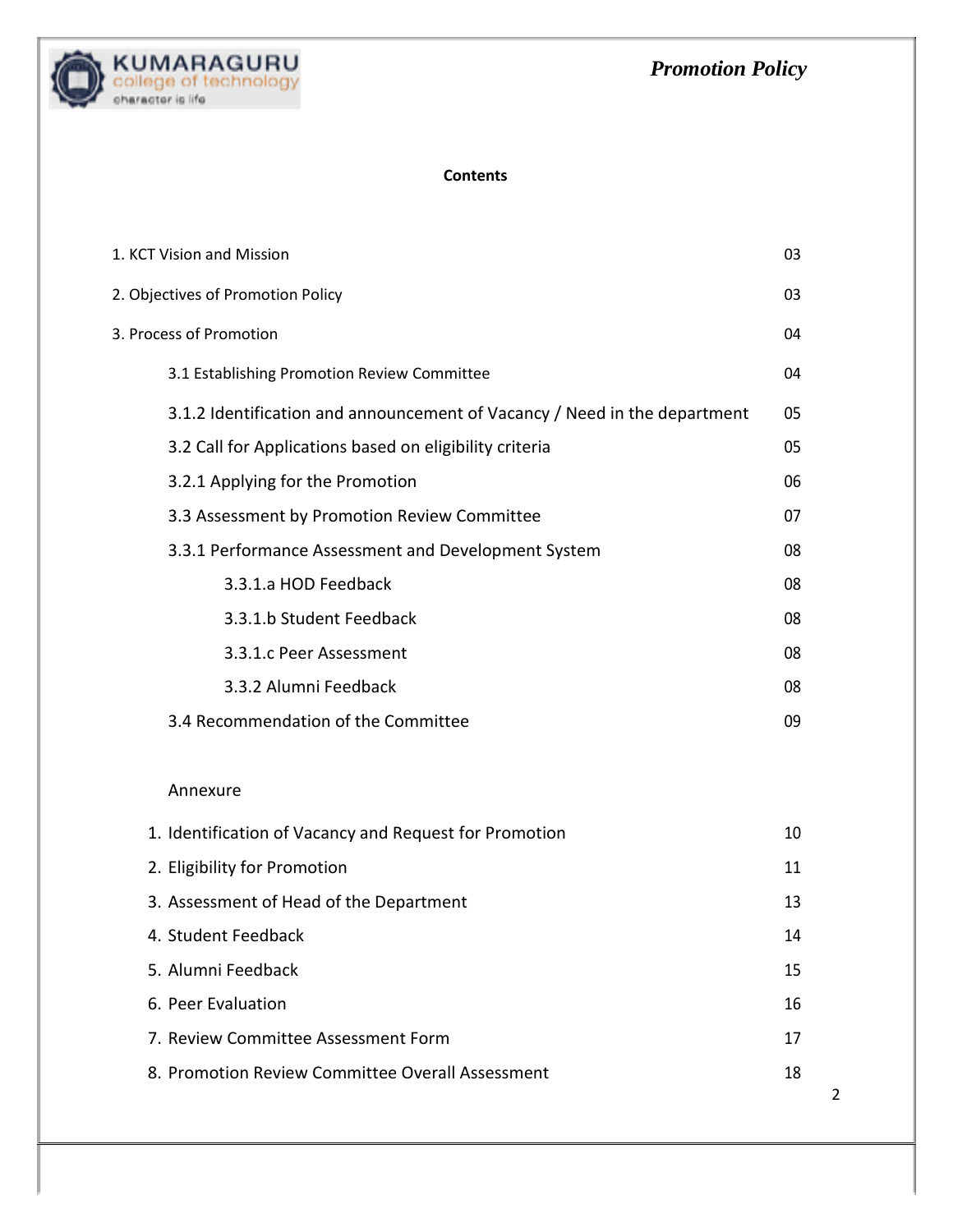

# **Promotion Policy Manual**

## **1. KCT - Vision and Mission**

#### **Vision**

The vision of the college is to become a technical university of International Standards through continuous improvement.

#### **Mission**

Kumaraguru College of Technology (KCT) is committed to providing quality Education and Training in Engineering and Technology to prepare students for life and work equipping them to contribute to the technological, economic and social development of India. The College pursues excellence in providing training to develop a sense of professional responsibility, social and cultural awareness and set students on the path to leadership.

#### **Quality Policy Statement**

We at Kumaraguru College of Technology strive to achieve customer satisfaction by providing Quality Education and Training in Science, Engineering, Technology and Management in a congenial and disciplined environment through

- Involvement at all levels
- Up gradation of facilities and human resources Commitment to continual improvement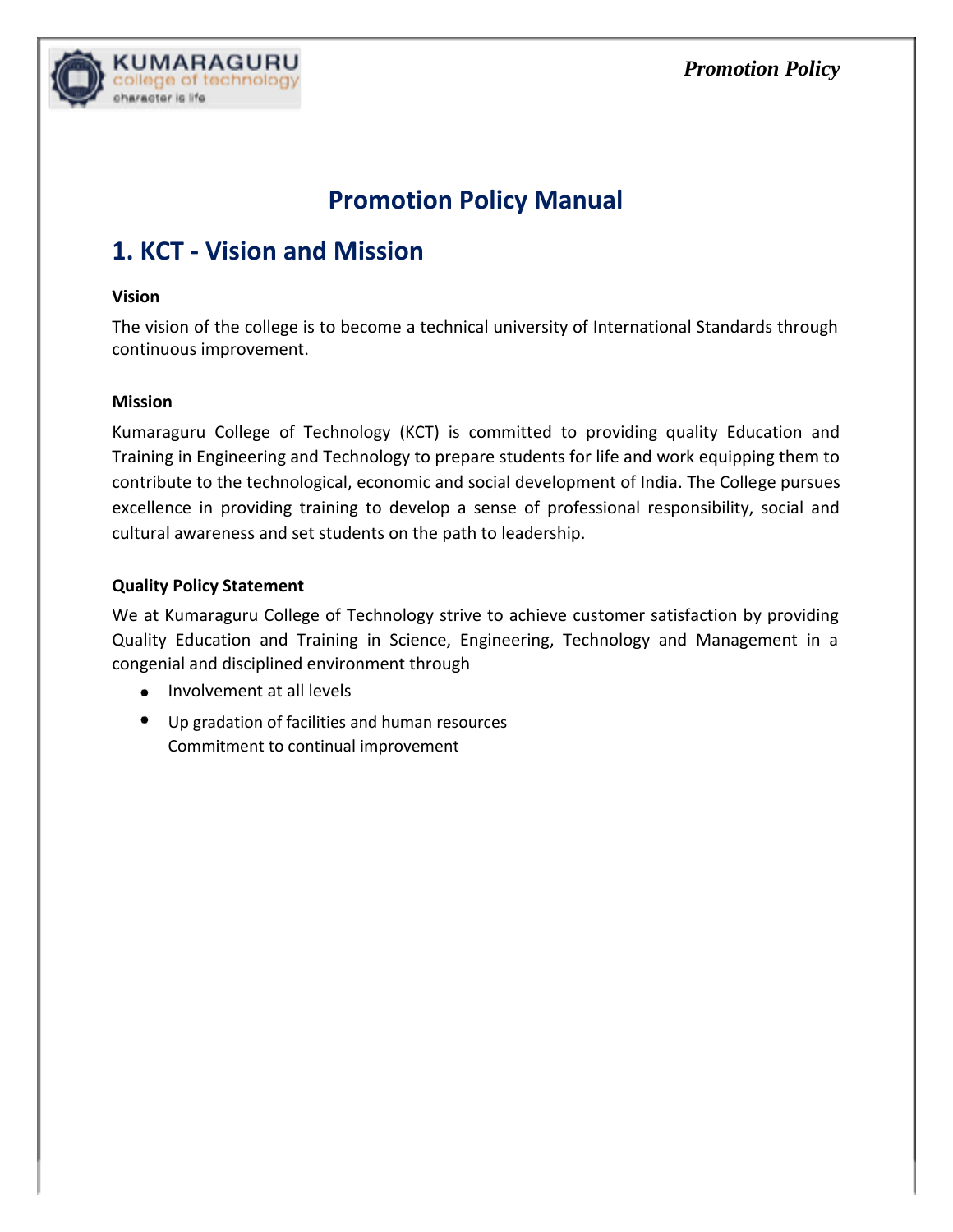

KUMARAGl ollege of technology charactor is li

# **2. Objectives of Promotion Policy**

The Promotion policy aims to provide the faculty members with an opportunity to progress in their career based on performance and competence by applying for internal promotions. The promotion policy aims to

- To integrate the aspirations for growth and development of faculty members with the future requirements of the institution
- To ensure equity, fairness and transparency in matters relating to promotion
- To recognize and reward meritorious performance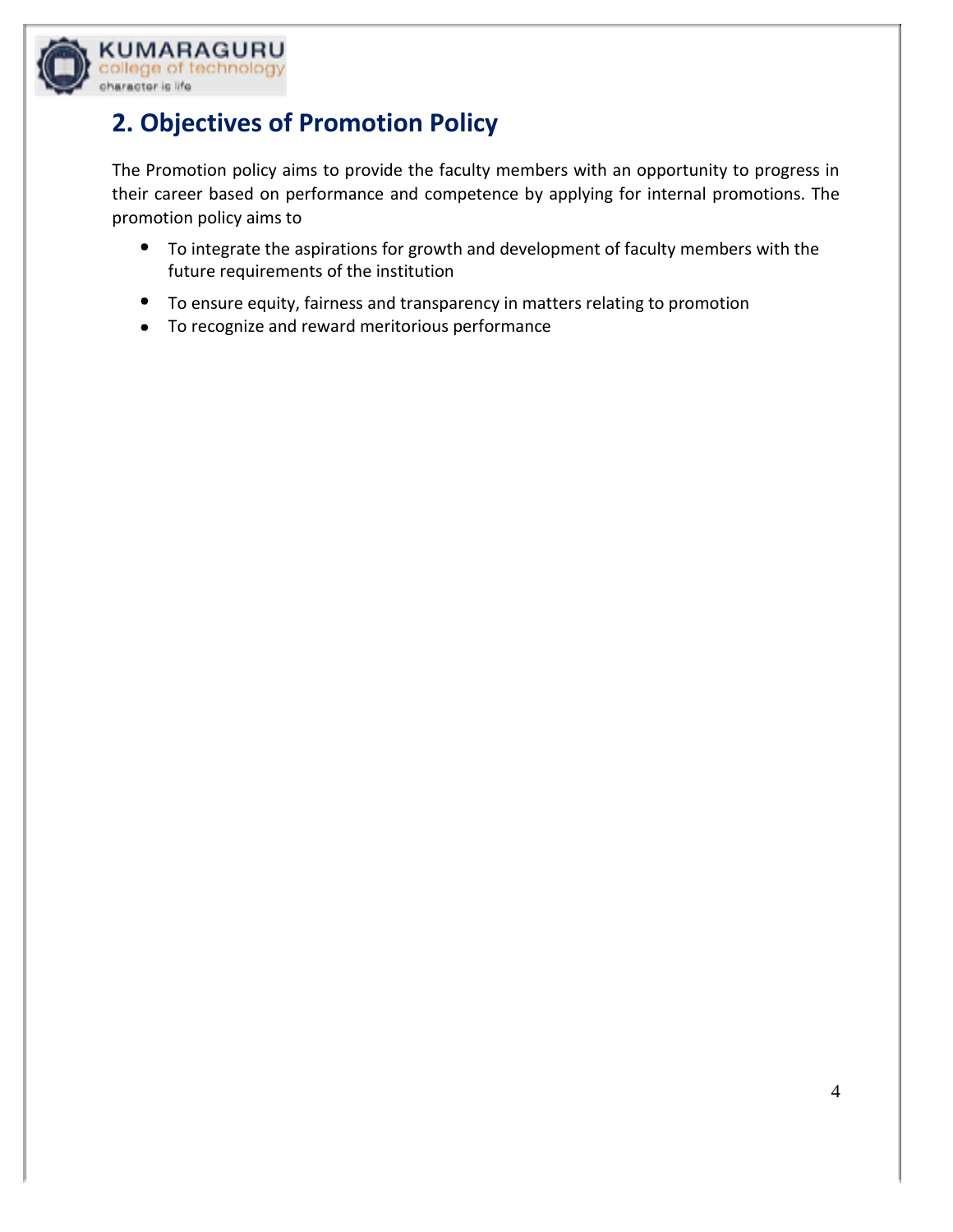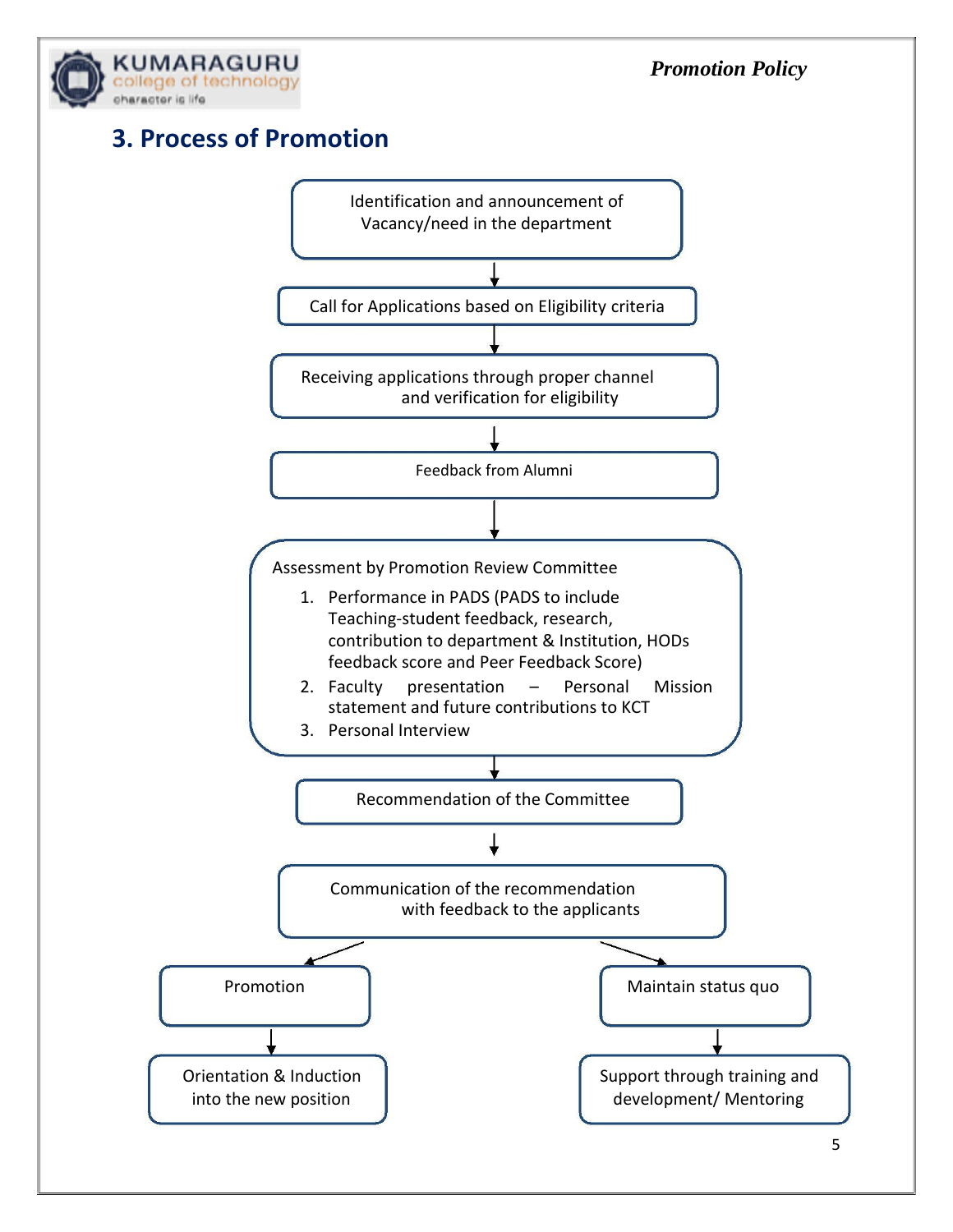

#### **3.1.1 Establishing the Promotion Review Committee**

3.1.1.a. Composition and Size: The promotion review committee shall have 5 members, three internal members and two external members. The HR Department in association with the Heads of the department shall form a committee that will ensure the fairness and transparency in the promotion appointment decisions of the faculty.

The committee shall comprise of the

- i) Head of the Department
- ii) Cross functional Head (preferably under whom the faculty had worked during collaborative events)
- iii) Principal
- iv) Industry Expert
- v) External Academic Expert / University Representative who holds the rank of a Professor
- vi) Advisor
- vii) Management Representative
- viii) Representative from the HR

#### **3.1.2 Identification and announcement of Vacancy / Need in the department**

The Promotion process starts with the Heads of the Departments identifying a vacancy / need in the department. The vacancy may arise in order to fulfill the requirement for AICTE or to upgrade special portfolios /functions of the department so as to retain talent.

A requisition form for the same has to be submitted to the HR Department in the prescribed format (Annexure HR - P1). Once approved by the Principal, the details regarding the vacancy is communicated to the faculty members in the respective departments.

#### **3.2 Call for Applications based on eligibility criteria**

The Head of the department shall communicate the details of the vacancy and the eligibility criteria. The Heads shall also discuss with the aspiring faculty about the expectations with respect to excellence in academic teaching, research, original contributions to the area of specialization, impact in other institutional developmental initiatives and ability to function independently in specific assignments. The eligibility criteria as per AICTE Norms are provided in annexure (HR – P2). The faculty members shall submit a detailed CV to the Heads who shall forward the same with the recommendation in the prescribed format (Annexure HR P3)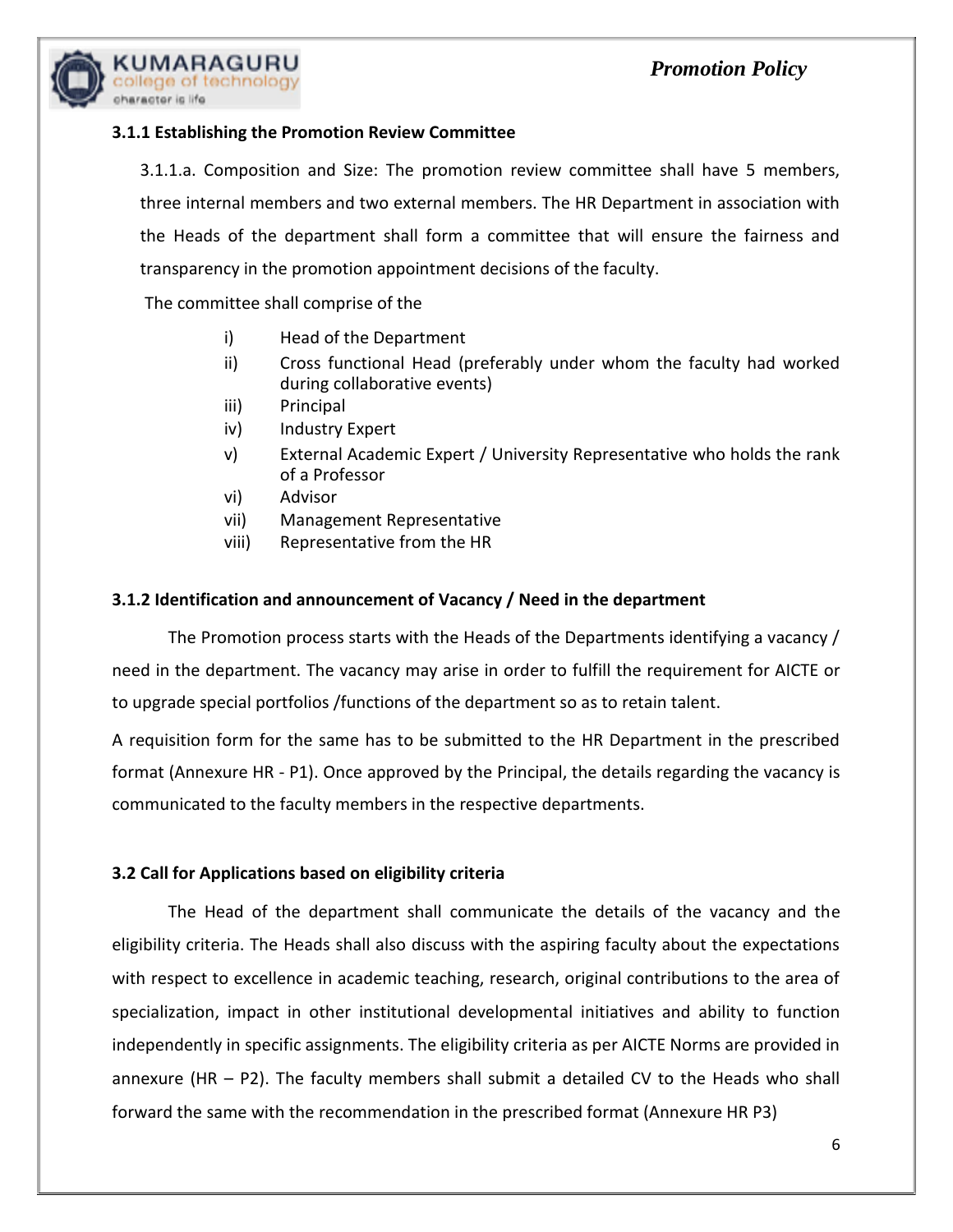

#### **3.2.1 Applying for the Promotion**

Faculty who seek promotion, shall apply to the HR Department, through proper channel by submitting a copy of

**3.2.1.a Curriculum vitae** that is complete, current, updated, and accurate through proper channel

**3.2.1.b Personal Dossier** : Faculty members who apply for promotion shall prepare and submit a dossier that provides the following information about their professional progress so far

- i. A narrative statement of not more than two pages indicating their scholarship in teaching, research and other creative accomplishments. The statement shall be prepared by the faculty and shall serve as an opportunity to record their accomplishments till date. The purpose of statements is to give faculty the opportunity to place their work and activities in the context of their overall goals and agendas.
- ii. Promotion / Offer of appointment in the present position
- iii. Statement of contribution to department and institution building
- iv. Letters of Appreciation / Accomplishment from external stakeholders
- v. Awards won / Achievements in teaching and research
- vi. Two scholarly publications with the highest impact factor in the last two years
- vii. One Paper presented premier institution/ abroad in the last two year
- viii. Letters of award of Research grants /funding from external bodies
- ix. Any other documents that are found to be relevant for

**3.2.1.c Personal Mission Statement**: A personal Statement which is not more than 3 pages is to provide the faculty with an opportunity to present their future plans and the contributions in terms of teaching, research and special assignments for department/institution development building. Any work in progress, future plans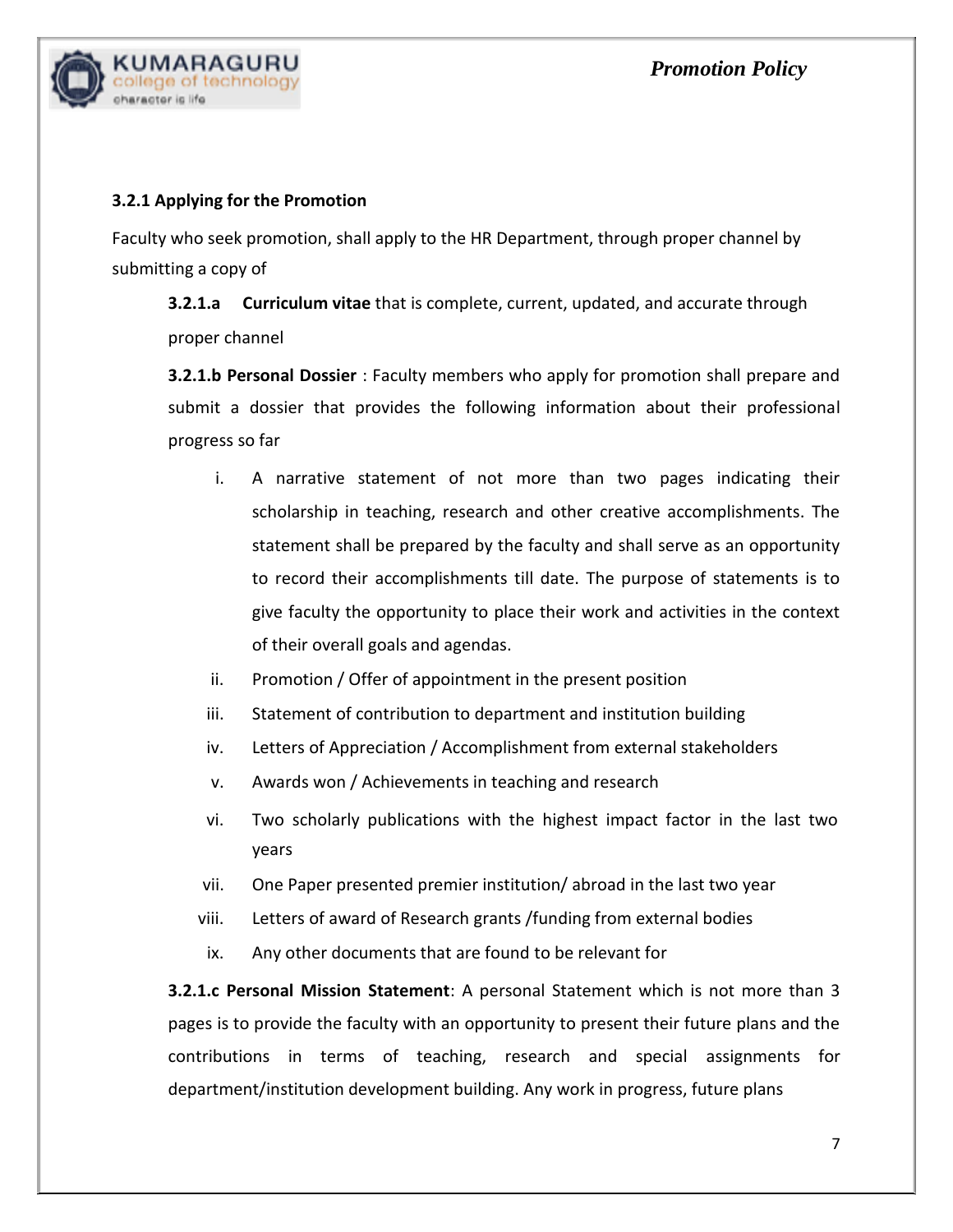

regarding interdisciplinary work with external stakeholders, collaborative work with other industry /funding bodies are to be highlighted.

#### **3.3 Assessment by Promotion Review Committee**

The promotion review committee established shall assess the faculty members based on a range of assessment criteria like teaching, learning impact, research and development, student engagement, work place behaviors etc.,

|                                                   | <b>PADS</b> |            |          |                  |            |            |
|---------------------------------------------------|-------------|------------|----------|------------------|------------|------------|
|                                                   | <b>PADS</b> | Student    | Peer     | HOD <sub>s</sub> | Alumni     | Promotion  |
|                                                   | Form        | Feedback   | Feedback | Feedback         | Feedback   | Interview  |
| Performance                                       |             |            |          |                  |            |            |
| Teaching - Learning Impact                        | $\sqrt{ }$  |            |          |                  |            |            |
| Contribution to Department and                    |             |            |          |                  |            |            |
| Institution                                       | V           |            |          |                  |            |            |
| Research - Publication and Funding                | $\sqrt{ }$  |            |          | V                |            |            |
| <b>Administrative Roles</b>                       | $\sqrt{ }$  |            |          | V                |            |            |
| <b>Outreach and External Expertise</b>            | V           |            |          |                  |            |            |
| <b>Student Engagement</b>                         |             |            |          |                  |            |            |
| Learning                                          |             | $\sqrt{ }$ |          | $\sqrt{ }$       |            |            |
| Individual Rapport                                |             | $\sqrt{ }$ |          |                  |            |            |
| <b>Assessment and Grading</b>                     |             | $\sqrt{ }$ |          |                  |            |            |
| <b>Classroom Management</b>                       |             | $\sqrt{ }$ |          |                  |            |            |
| Enthusiasm                                        |             |            |          |                  | $\sqrt{ }$ |            |
| Depth of Knowledge                                |             |            |          |                  | $\sqrt{ }$ |            |
| <b>Building originality inside Classroom</b>      |             |            |          |                  | $\sqrt{ }$ |            |
| Organization                                      |             |            |          |                  | $\sqrt{ }$ |            |
| <b>Professionalism at Workplace</b>               |             |            |          |                  |            |            |
| Commitment                                        |             |            | V        | V                |            |            |
| <b>Student Faculty Interaction</b>                |             |            | V        | V                |            |            |
| <b>Departmental Contribution</b>                  |             |            | V        | V                |            |            |
| <b>Workplace Behaviors</b>                        |             |            | V        | V                |            |            |
| <b>Potential Appraisal</b>                        |             |            |          |                  |            |            |
| Domain Knowledge                                  |             |            |          |                  |            | V          |
| <b>Research Competency</b>                        |             |            |          |                  |            | $\sqrt{ }$ |
| Future Plans Mapped - Department &<br>Institution |             |            |          |                  |            | v          |
| <b>Overall Attitude</b>                           |             |            |          |                  |            | $\sqrt{ }$ |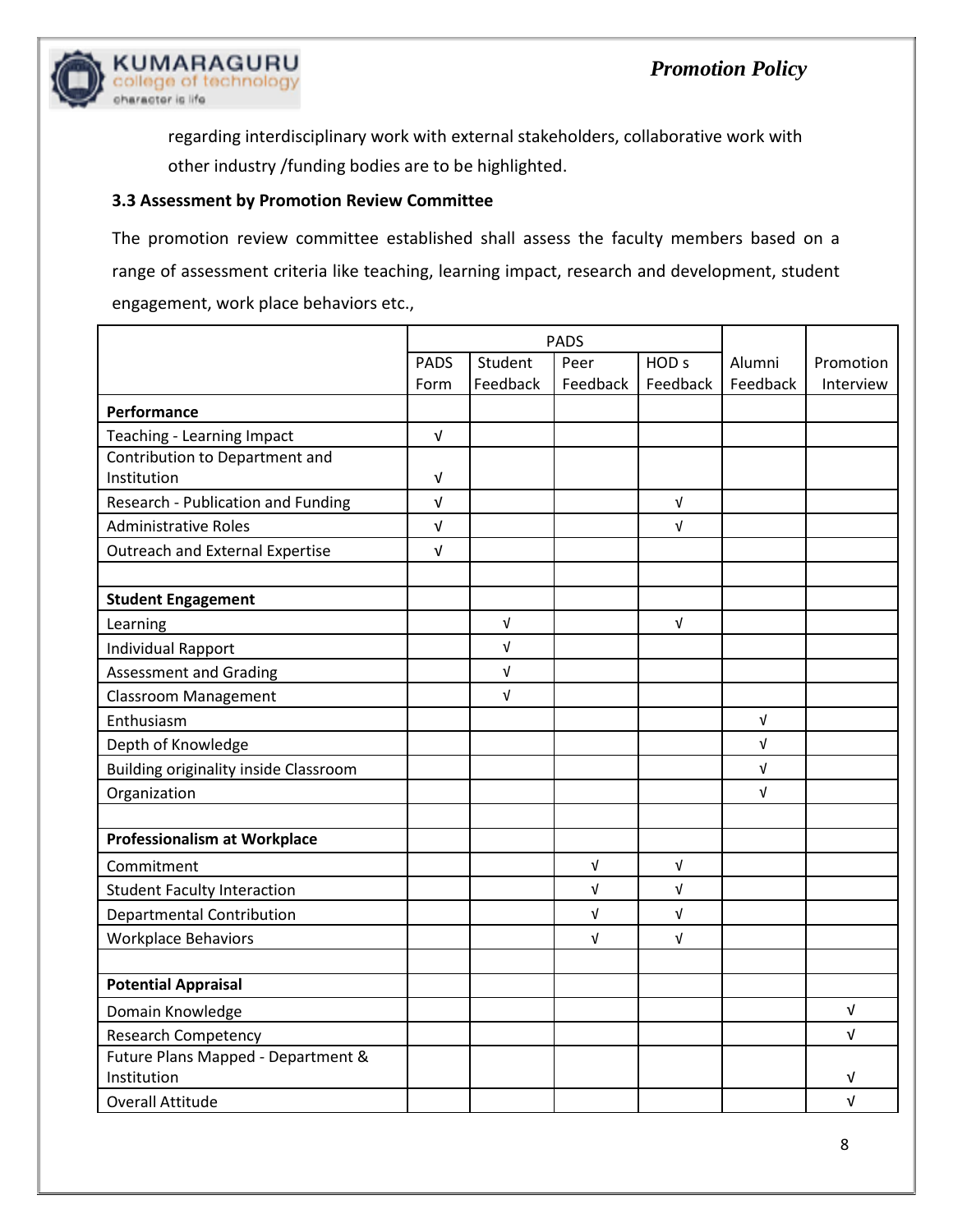

A personal interview with the Promotion review committee shall assess the domain knowledge, research competency, future plans mapped to the departments goal and overall attitude. The committee chairs shall be provided with factual information from different stakeholders about the faculty member

#### **3.3.1 Performance Assessment and Development System (PADS)**

Performance in PADS shall be a major factor in the promotion decision. PADS should include student's feedback, peer assessment and Heads feedback, apart from other criteria in teaching, research and contributions to department. The PADS Score for last three consecutive years shall be made available to the Promotion review committee at the time of the interview. For exceptional performers in the department, the promotion policy shall allow for fast track career advancement.

#### **3.3.1.a HOD Feedback**

The Head of the Department shall provide feedback about the candidate on their past performance in the department. The Feedback form prescribed in Annexure shall be used for the purpose (HR P3).

#### **3.3.1.b Student Feedback**

A report of the student feedback for at least two courses handled by the faculty in the last two semesters for different batches (sections) to be compiled and reported in the prescribed format. (Annexure HR- P4). The feedback shall cover aspects like Learning, Individual Rapport with Students, Assessment and Grading and overall organization by the faculty

#### **3.3.1.c Peer Assessment**

Peer assessment aims at understanding the commitment of the faculty, their relationship with students, involvement in departmental activities and also with a focus on workplace behaviors. The heads shall identify peers who will exhibit professionalism while rating their peers and shall orient them before they assess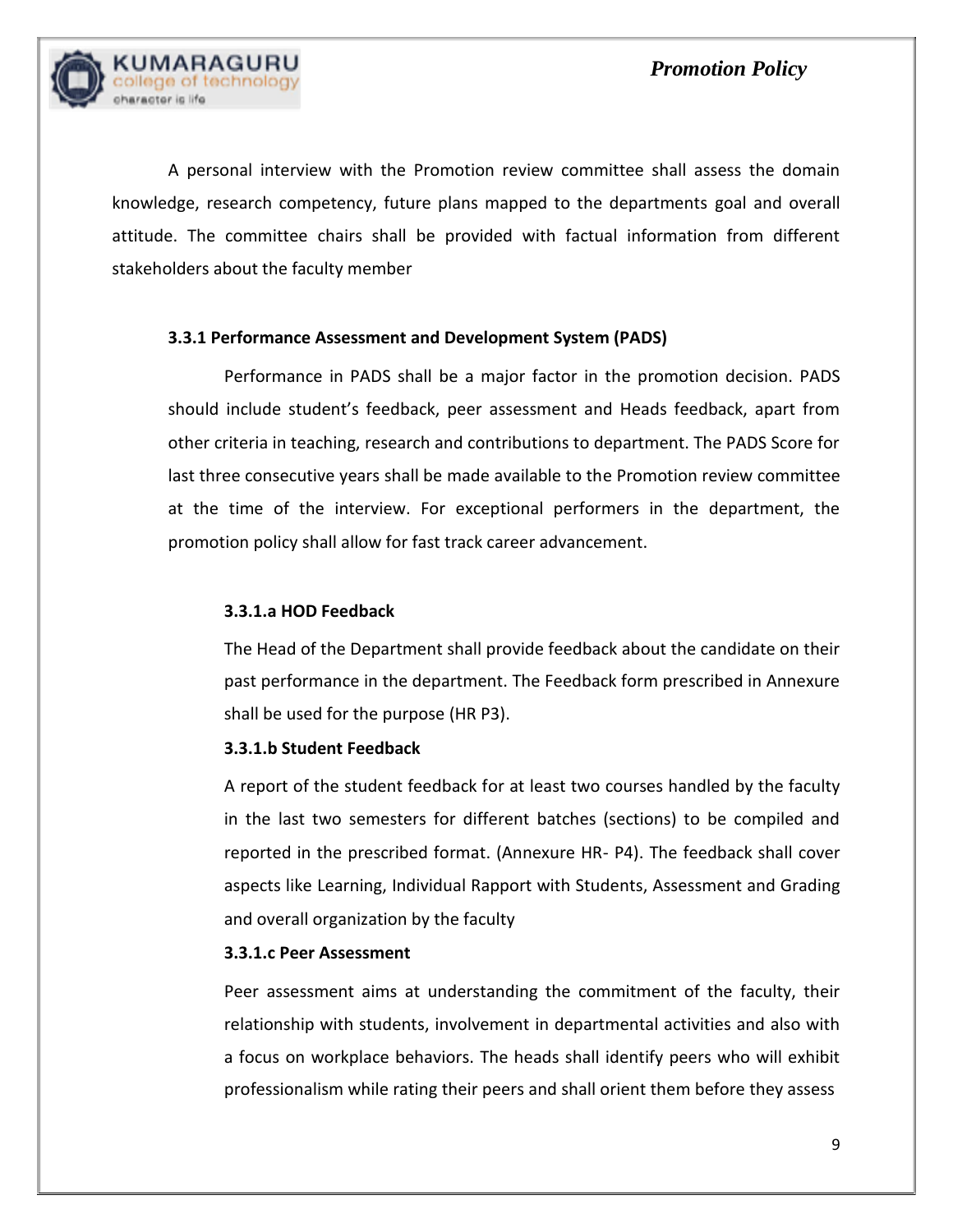

their peers. The peers as far as possible shall be from all levels and shall include Professors, Associate Professors, Assistant Professors and support staff from the department who has closely worked with the concerned faculty. The appended format to be used to measure the same (Annexure HR P6)

#### **3.3.2 Alumni Feedback**

The Alumni Feedback shall elicit feedback from a group of alumni from at least three different batches in the past from the year of assessment. The alumni feedback shall have factors relating to enthusiasm of the facilitators, Depth of Knowledge, overall organization and ability of the faculty to bring out the originality of students inside classroom. (Annexure HR – P5)

#### **3.4 Recommendation of the Committee**

The faculty members are given an opportunity to discuss about their personal statement in a promotion committee review that will assess the faculty on their potential for upward elevation. The promotion committee shall be provided with the reports of the above documents during the time of the review by the HR department in the prescribed format (HR P7). The feedback received from various stakeholders in different formats to be consolidated for use by the Promotion Review committee by the HR department using the below weights.

| PADS-                 | 30 % |
|-----------------------|------|
| Feedback $-$          | 10%  |
| Presentation -        | 10%  |
| Peer Feedback -       | 10%  |
| Student Feedback -    | 10%  |
| Promotion Interview - | 30%  |

The decisions regarding the recommendation for promotion by the committee shall be communicated to the faculty. The committee shall also provide feedback to the faculty. The faculty shall provide a feedback on the Promotion process after the interview ( HRP7).

.Feedback to be provided within 3 days from the date of the interview and the docket containing the letter of promotion and other relevant materials to be handed over within 7 days from the date of the interview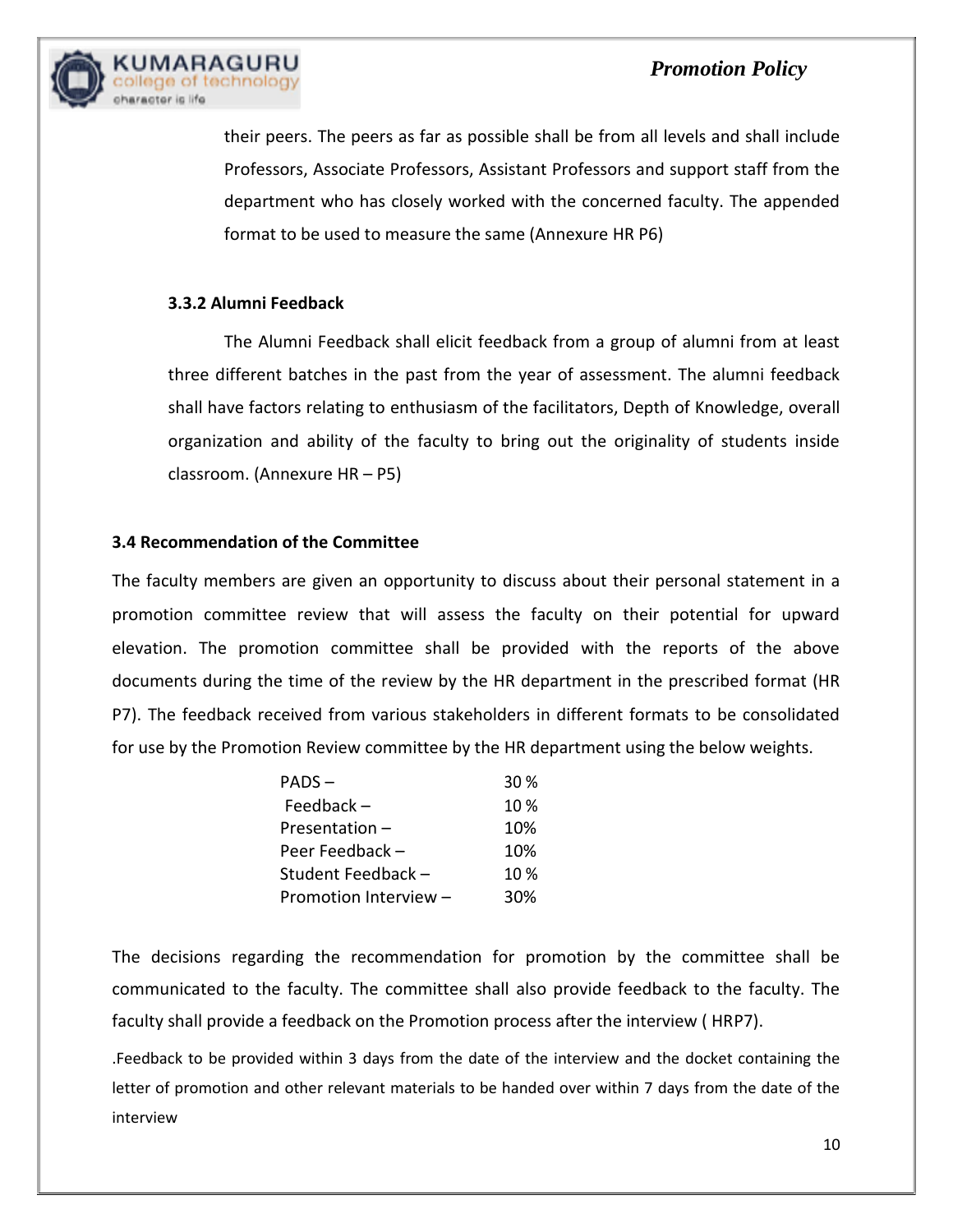

Annexure 1

HR - P1

## **Identification of Vacancy and Request for Promotion**

Department of \_\_\_\_\_\_\_\_\_\_\_\_\_\_\_\_\_\_\_\_\_\_\_\_\_\_\_

| <b>Particulars</b>                                                       | <b>Professors</b> | Associate<br><b>Professors</b> | <b>Assistant</b><br><b>Professors</b> |
|--------------------------------------------------------------------------|-------------------|--------------------------------|---------------------------------------|
| AICTE Requirement/ based<br><b>on</b><br>special needs of the department |                   |                                |                                       |
| <b>Current Status</b>                                                    |                   |                                |                                       |
| Requirement                                                              |                   |                                |                                       |
| Need for promotion                                                       |                   |                                |                                       |
| Eligible for promotion*                                                  |                   |                                |                                       |

\*To be verified by HR

|               | Area of specialization | Professors | Associate<br>Professors | Assistant<br>Professors |
|---------------|------------------------|------------|-------------------------|-------------------------|
| Current       |                        |            |                         |                         |
| <b>Status</b> |                        |            |                         |                         |
| Requirement   |                        |            |                         |                         |
|               |                        |            |                         |                         |

Head of the Department Executive HR Manager - HR Approved

Principal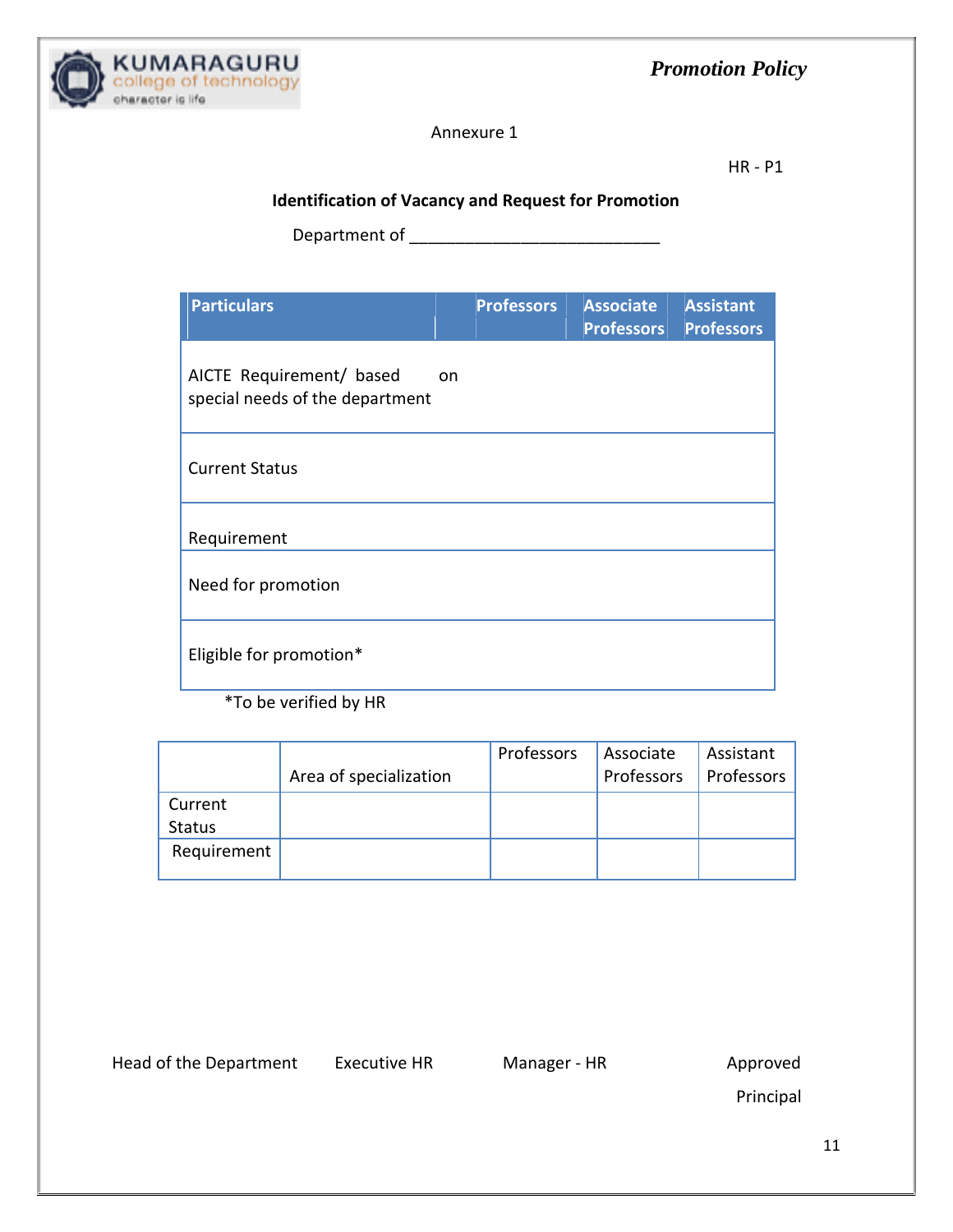

## **Eligibility for Promotion**

## **Eligibility Criteria – Engineering and Technology**

| Cadre                      | <b>Experience</b>                     | Qualification                                    |
|----------------------------|---------------------------------------|--------------------------------------------------|
|                            | 12 years of Normalized                | ME/ M.Tech first class with PhD from a reputed   |
|                            | Experience at least 10 years in       | University. Guiding research scholars is         |
|                            | teaching (or) 20 years of             | desirable. Three Publications in refereed        |
| Professor                  | normalized industrial Experience      | journals with impact factor                      |
|                            |                                       | ME/M. Tech first class with PhD from a reputed   |
|                            | 10years of normalized teaching        | University. Guiding research scholars is         |
| Associate                  | experience (or) 12 years of           | desirable. Two Publications in refereed journals |
| Professor                  | normalized industrial experience      | with impact factor                               |
|                            | 10 years of normalized experience     |                                                  |
|                            | at least 5 years as Sr. lecturer / AP |                                                  |
| <b>Assistant Professor</b> | (or) 10 years of normalized           | ME/M.Tech first class pursuing Ph.D from a       |
| - 111                      | industrial experience                 | reputed University                               |
|                            | 5 years as lecturer/AP (or) 8 years   |                                                  |
| <b>Assistant Professor</b> | of normalized industrial              |                                                  |
| - 11                       | experience                            | First Class ME/M.Tech                            |
| <b>Assistant Professor</b> | Fresher to Below 5 years of           |                                                  |
| $\overline{a}$             | normalized Experience                 | ME/M.Tech with first class in both UG and PG     |

## **Eligibility Criteria – Science and Humanities**

| Cadre                      | <b>Experience</b>                   | Qualification                                  |
|----------------------------|-------------------------------------|------------------------------------------------|
|                            |                                     | First Class MA/M.Sc in Regular and Ph.D from a |
|                            | Total 15 years of normalized        | reputed university. Guiding Scholars and Five  |
|                            | experience with at least 2 years of | Publications in refereed journals with impact  |
| Professor                  | teaching as ASP/Sr.ASP              | factor                                         |
|                            |                                     | First Class MA/M.Sc in Regular with NET /SLET  |
|                            |                                     | and Ph.D from a reputed university. Two        |
|                            | 12 Years of normalized              | Publications in refereed journals with impact  |
| Associate Professor        | experience at least 3 years as AP   | factor                                         |
|                            |                                     |                                                |
| Assistant Professor        | 10 years of normalized experience   | First Class MA/M.Sc in Regular with NET/SLET   |
| - 111                      | at least 5 years as AP /Sr.AP       | and Ph.D from a reputed university             |
|                            | 7 years of normalized teaching      |                                                |
| <b>Assistant Professor</b> | Experience with at least 5 yrs as   | First Class MA/M.Sc in Regular with NET /SLET  |
| - 11                       | AP                                  | and pursuing Ph.D in a reputed university      |
| <b>Assistant Professor</b> | 2 years of normalized Teaching      |                                                |
|                            | Experience                          | First Class MA/M.Sc in Regular with NET/SLET   |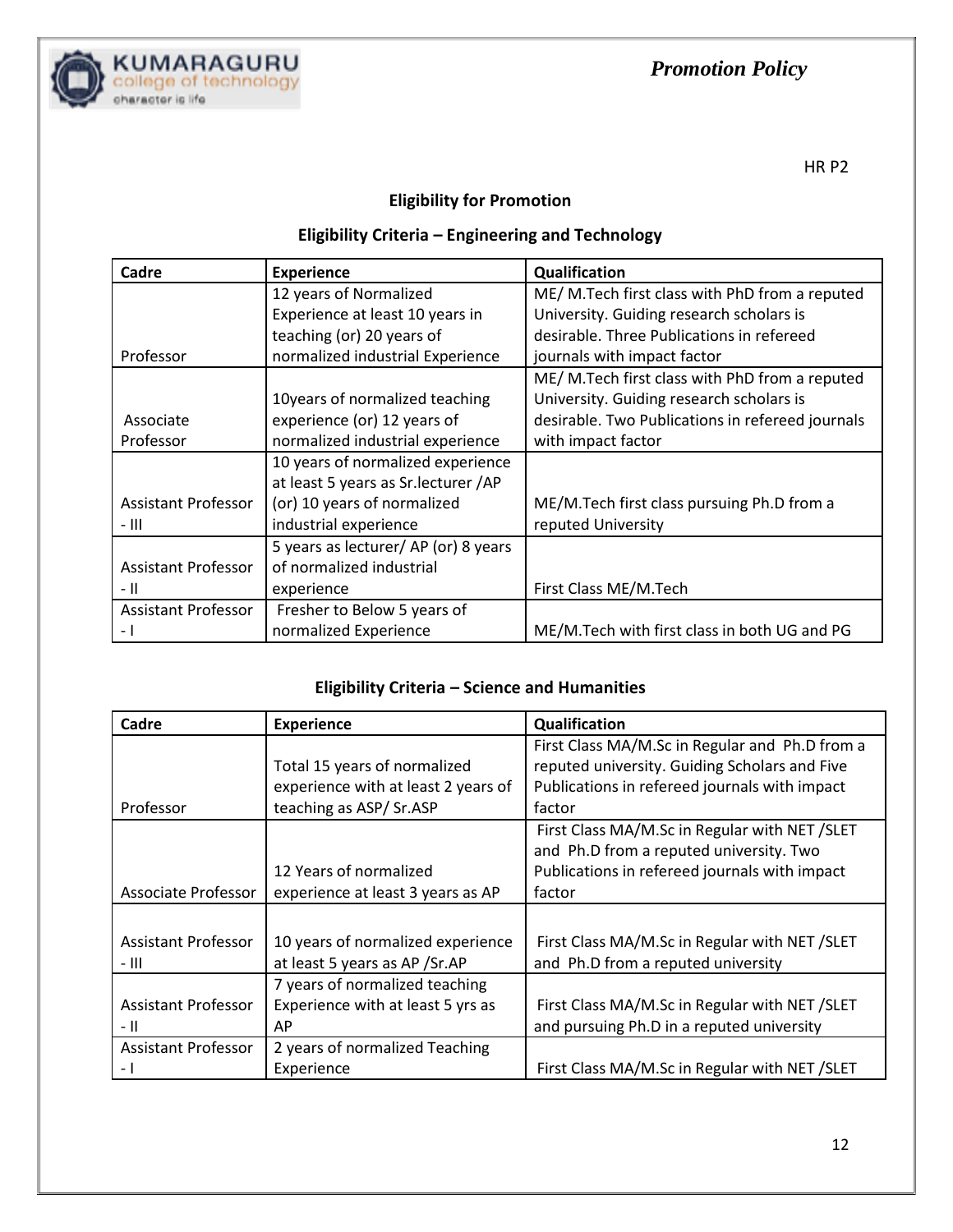

| Cadre                               | <b>Experience</b>                                                                                                                              | Qualification                                                                                                                                                                      |
|-------------------------------------|------------------------------------------------------------------------------------------------------------------------------------------------|------------------------------------------------------------------------------------------------------------------------------------------------------------------------------------|
| Professor                           | 15 years of normalized experience<br>at least 2 years as Sr. Associate<br>professor / ASP (or) 20 years of<br>normalized Industrial Experience | First Class MBA or Equivalent in regular program<br>with PhD from a reputed University. Guiding<br>Research Scholars. Three publications in<br>refereed journal with impact factor |
| Associate Professor                 | 12 years of normalized experience<br>at least 3 years as AP (or) 15 years<br>normalized industrial Experience                                  | MBA or Equivalent in regular with first class and<br>Ph.D in a reputed University. One publication in<br>refereed journal with impact factor                                       |
| <b>Assistant Professor</b><br>- 111 | 10 years of normalized experience<br>at least 5 years as Lecturer / AP<br>(or) 12 years of normalized<br><b>Industry Experience</b>            | MBA or Equivalent in regular with first class and<br>Ph.D in a reputed University                                                                                                  |
| Assistant Professor<br>- 11         | 7 years of normalized experience<br>at least 5 years as Lecturer / AP<br>(or) 8 years of normalized Industry<br>Experience                     | MBA or Equivalent in regular in first class and<br>pursuing Ph.D in a reputed University                                                                                           |
| <b>Assistant Professor</b><br>$-1$  | 2 years of normalized Teaching /<br><b>Industry Experience</b>                                                                                 | MBA or Equivalent in regular in first class.                                                                                                                                       |

## **Eligibility Criteria – Management Studies**

## **Eligibility Criteria – Computer Applications**

| Cadre                      | <b>Experience</b>                  | <b>Qualification</b>                               |
|----------------------------|------------------------------------|----------------------------------------------------|
|                            |                                    | First Class ME/M.Tech or MCA in regular            |
|                            |                                    | programme with Ph D from a reputed                 |
|                            | 15 year of normalized teaching     | University. Guiding atleast five research scholars |
|                            | experience at least 2 years as     | and three publications in refereed journals with   |
| Professor                  | Sr.Associate Prof /ASP             | Impact Factor                                      |
|                            |                                    | First Class ME/M.Tech or MCA in regular            |
|                            |                                    | programme with Ph D from a reputed                 |
|                            |                                    | University. Guiding atleast one research scholars  |
|                            | 12 years of normalized             | and one publications in refereed journals with     |
| Associate professor        | experience. At least 3 years as AP | <b>Impact Factor</b>                               |
|                            | 10 years of normalized teaching    | First Class ME/M.Tech or MCA in regular            |
| <b>Assistant Professor</b> | experience. At least 5 years as    | programme with Ph D from a reputed                 |
| - 111                      | Sr.Lecturer/AP                     | University.                                        |
|                            | 7 years of normalized teaching     | First Class ME/M.Tech or MCA in regular            |
| <b>Assistant Professor</b> | experience. At least 5 years as    | programme pursuing Ph D from a reputed             |
| - 11                       | Lecturer/AP                        | University.                                        |
| Assistant professor        | 2 years of normalized teaching     | First Class ME/M.Tech or MCA in regular            |
|                            | experience.                        | programme.                                         |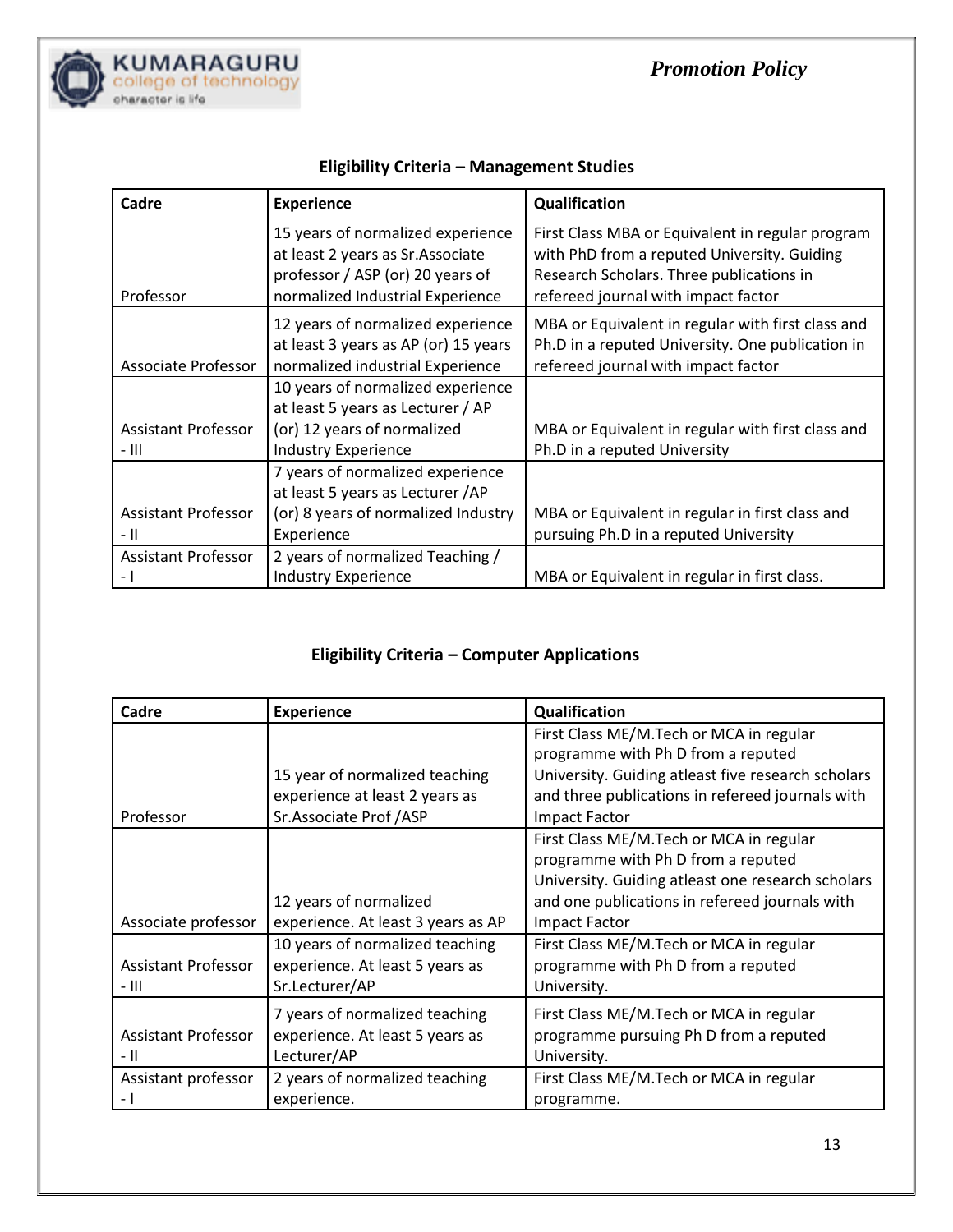

| <b>Assessment of Head of the Department</b> | HR P3 |
|---------------------------------------------|-------|
|---------------------------------------------|-------|

| Name of the Faculty Applicant: |                      |
|--------------------------------|----------------------|
| Position (Current):            | DOJ Current position |
| Position Applied For           | DOJ the Institution  |

### **How would you rate the above faculty on the following parameters? (NI - Needs Improvement – S Satisfactory – G Good –VG Very Good – E Exceptional)**

| <b>Particulars</b>                                                                                                   |  | S | G | VG | Ε |
|----------------------------------------------------------------------------------------------------------------------|--|---|---|----|---|
| Domain Knowledge - Updating current developments in field<br>1.                                                      |  |   |   |    |   |
| <b>Research Competency</b><br>2.                                                                                     |  |   |   |    |   |
| <b>Contribution to Department</b><br>3.                                                                              |  |   |   |    |   |
| Administrative Roles/ Responsibilities in department<br>4.                                                           |  |   |   |    |   |
| Positive, Enthusiastic, Utilizes opportunities, strives for excellence<br>5.                                         |  |   |   |    |   |
| 6. Commitment and responsibility                                                                                     |  |   |   |    |   |
| Willingness to work beyond requirement for organisational goals<br>7.                                                |  |   |   |    |   |
| 8. Professionalism with Students/Peers                                                                               |  |   |   |    |   |
| Workplace Behaviours – hardworking, managing time and respecting<br>9.<br>deadlines, quality of work and reliability |  |   |   |    |   |
| 10. Team skills                                                                                                      |  |   |   |    |   |

Repost at least 3 instances that support the highest scored attributes above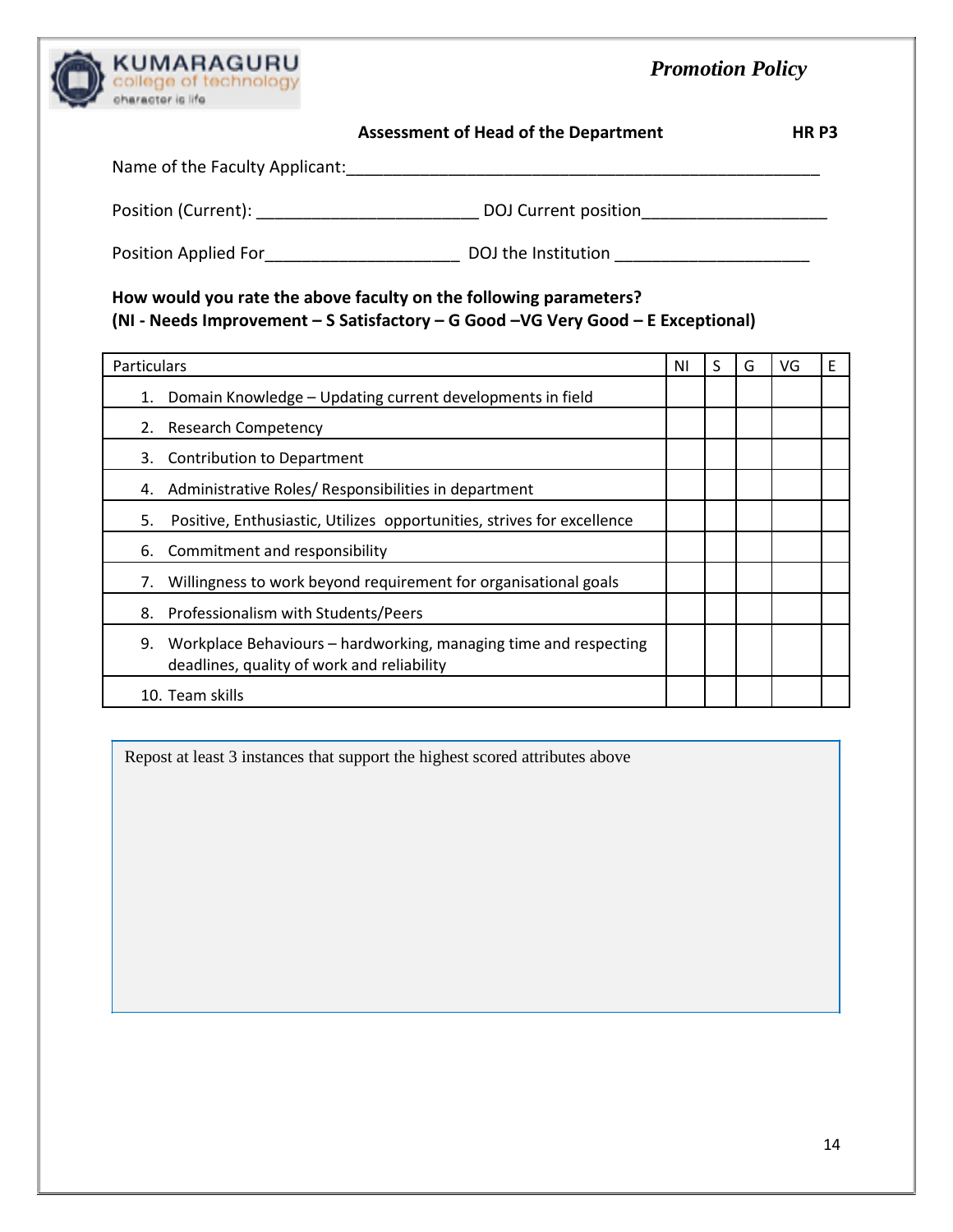

Repost at least 3 instances that support the lowest scored attribute above

Three Key Strengths of the Faculty :

Three areas of improvement:

Reason for Recommendation:

Signature of Head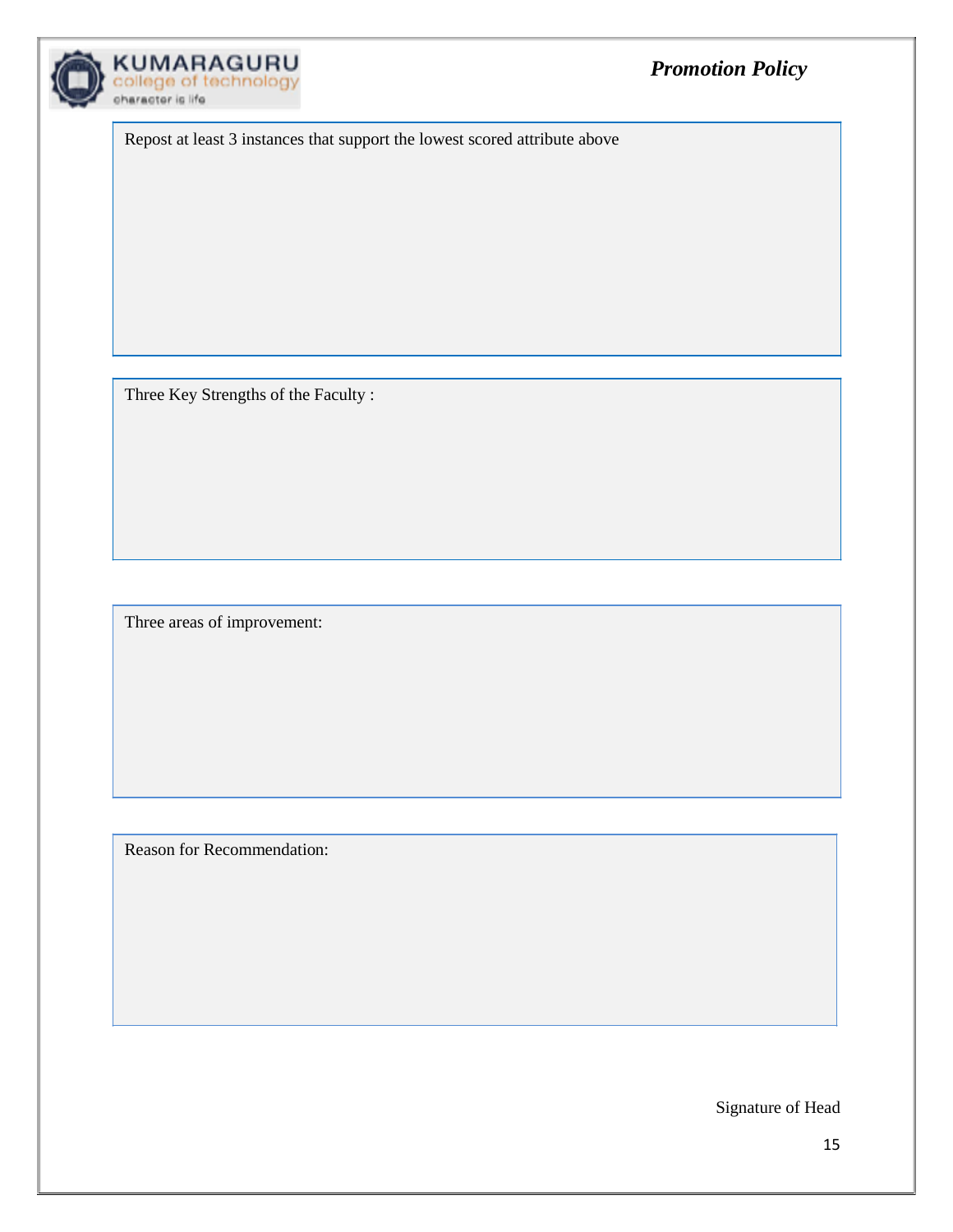



#### **Student Feedback**

Answers to the questions should be given thoughtful consideration as the results of the evaluation will be an important component for the faculty improvements. Your responses will remain anonymous. Your response will not affect your grade in this course. For each of the following statements, select the response that most closely reflects your experience in this course. SA - Strongly Agree A – Agree N - Neutral DA- Disagree SDA - Strongly Disagree

| 1 | <b>LEARNING</b>                                                                                        |                 |
|---|--------------------------------------------------------------------------------------------------------|-----------------|
|   | subject intellectually challenging and<br>found<br>this<br>L                                           |                 |
|   | stimulating I learned something that I consider valuable                                               |                 |
|   | My interest in the area increased as a consequence of this subject                                     |                 |
|   | Faculty ensured students are aware of learning outcomes                                                |                 |
|   |                                                                                                        |                 |
| 2 | <b>INDIVIDUAL RAPPORT</b>                                                                              |                 |
|   | Faculty motivates me to perform better                                                                 |                 |
|   | Faculty made students welcome in seeking help/advice in or outside of<br>class                         |                 |
|   | Faculty had Genuine interest in individual students                                                    |                 |
|   | Adequately accessible to students for more learning and clarifications                                 |                 |
|   |                                                                                                        |                 |
| 3 | ASSESSMENT AND GRADING                                                                                 |                 |
|   | Feedback on examinations / graded materials was valuable.                                              |                 |
|   | Methods of evaluating the work were fair and appropriate.                                              |                 |
|   | Faculty is willing to clarify any doubts after tests and exams                                         |                 |
|   | Assignments required readings / texts were valuable.                                                   |                 |
|   | Readings, homework, laboratories contributed to appreciation and<br>understanding of the subject.      |                 |
|   |                                                                                                        |                 |
| 4 | <b>CLASSROOM MANAGEMENT</b>                                                                            |                 |
|   | Students were encouraged to participate in class discussions                                           |                 |
|   | Faculty was well prepared for the class                                                                |                 |
|   | Explanations and questions raised were adequately answered                                             |                 |
|   | Pedagogy adopted was novel created interest to learn more                                              |                 |
|   | Faculty illustrated the relevance of the subject for my future                                         |                 |
|   |                                                                                                        |                 |
|   | Encourages / guides you during organizing and executing student events in<br>department and in college |                 |
|   | Identifies and motivates other talents amidst students                                                 |                 |
|   | If given a chance I would profer to take courses/attend bis classes in future                          | $V_{0c}/N_{0c}$ |

If given a chance, I would prefer to take courses/attend his classes in future Yes/No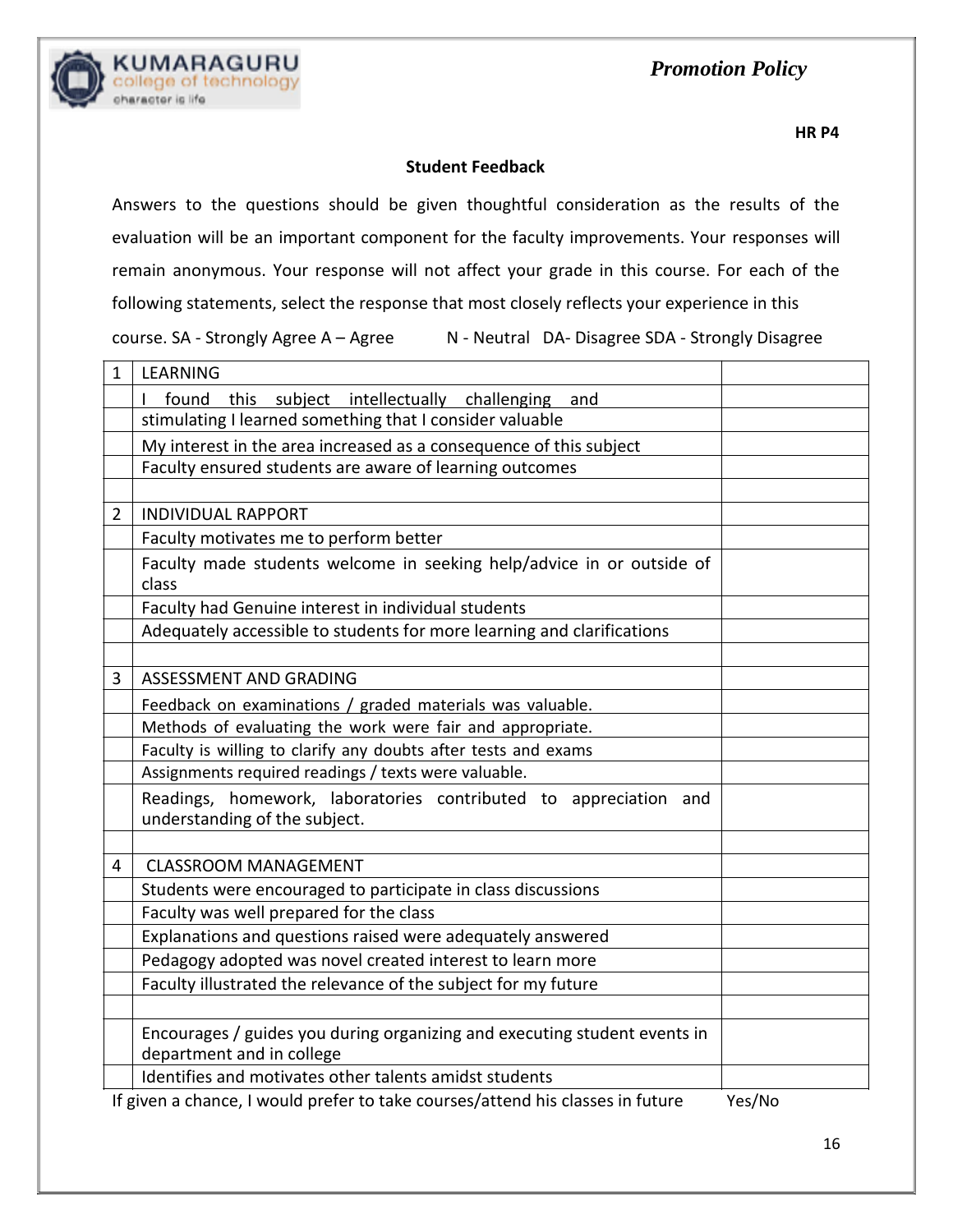

#### **Alumni Feedback**

Answers to the questions should be given thoughtful consideration as the results of the evaluation will be an important component for the faculty and course improvements. Your responses will remain anonymous. Your response will not affect your grade in this course. For each of the following statements, select the response that most clsely reflects your experience in this course.

#### **NI - Needs Improvement – S Satisfactory – G Good –VG Very Good – E Exceptional**

| $\mathbf{1}$   | <b>ENTHUSIASM</b>                                               | N <sub>1</sub> | S | G | VG | F |
|----------------|-----------------------------------------------------------------|----------------|---|---|----|---|
|                | Enthusiasm exhibited when teaching the subject                  |                |   |   |    |   |
|                | Energy and Dynamism in conducting the subject classes           |                |   |   |    |   |
|                | Use of Innovative teaching Methods                              |                |   |   |    |   |
|                | Holding interest of students during class.                      |                |   |   |    |   |
|                |                                                                 |                |   |   |    |   |
| $\overline{2}$ | <b>ORGANISATION</b>                                             |                |   |   |    |   |
|                | Clarity of Explanations and demonstrations                      |                |   |   |    |   |
|                | Preparation and Explanation of Study Material                   |                |   |   |    |   |
|                | Compatibility between proposed course objective and actual      |                |   |   |    |   |
|                | teaching                                                        |                |   |   |    |   |
|                | Depth of Knowledge - Inspiring students to Learn more           |                |   |   |    |   |
|                |                                                                 |                |   |   |    |   |
| 3              | <b>DEPTH OF KNOWLEDGE</b>                                       |                |   |   |    |   |
|                | Keeness on learning and research                                |                |   |   |    |   |
|                | Contrasting the implications of various theories.               |                |   |   |    |   |
|                | Discussion of Origin of Ideas/Background of concepts developed  |                |   |   |    |   |
|                | Different perspectives / Points of view other than their own    |                |   |   |    |   |
|                | Discussion of current developments in the field                 |                |   |   |    |   |
|                |                                                                 |                |   |   |    |   |
| 4              | <b>BUILDING ORIGINALITY INSIDE CLASSROOM</b>                    |                |   |   |    |   |
|                | Encouragement to participate in class discussions.              |                |   |   |    |   |
|                | Invitation to share students ideas and knowledge.               |                |   |   |    |   |
|                | Encouragement to ask questions and meaningful answers given.    |                |   |   |    |   |
|                | Encouragement to express students own ideas and/or question     |                |   |   |    |   |
|                | faculty                                                         |                |   |   |    |   |
|                | Efforts to make students 'industry ready'                       |                |   |   |    |   |
|                | Encourages / guides you during organizing and executing student |                |   |   |    |   |
|                | events in department and in college                             |                |   |   |    |   |
|                | Identifies and motivates other talents amidst students          |                |   |   |    |   |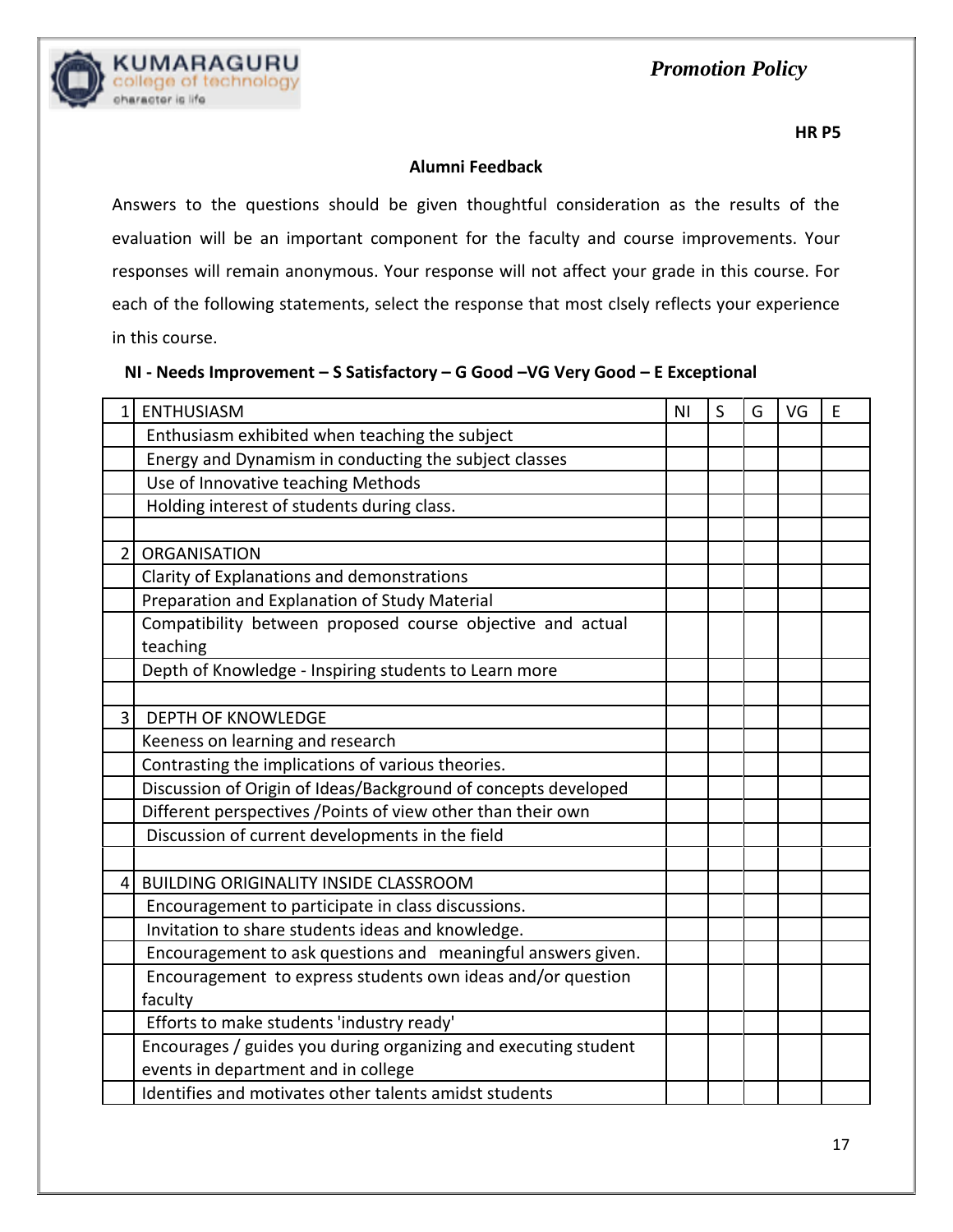

#### **Peer Evaluation**

Answers to the questions should be given thoughtful consideration as the results of the evaluation will be an important component for the faculty and course improvements. Your responses will remain anonymous. Your response will not affect your grade in this course. For each of the following statements, select the response that most closely reflects your experience in this course.

| NI - Needs Improvement - S Satisfactory - G Good - VG Very Good - E Exceptional |  |  |
|---------------------------------------------------------------------------------|--|--|
|---------------------------------------------------------------------------------|--|--|

| 1              | <b>COMMITMENT</b>                                          | N <sub>1</sub> | S | G | VG | E |
|----------------|------------------------------------------------------------|----------------|---|---|----|---|
|                | Quality of Work delivered                                  |                |   |   |    |   |
|                | Interest in Learning area of expertise                     |                |   |   |    |   |
|                | Active involvement in R & D to impact society              |                |   |   |    |   |
|                | Commitment to work allocated                               |                |   |   |    |   |
|                | Focus and hard work to achieve goals                       |                |   |   |    |   |
|                |                                                            |                |   |   |    |   |
| $\overline{2}$ | <b>STUDENT FACULTY INTERACTION</b>                         |                |   |   |    |   |
|                | Efforts to give best in classroom teaching                 |                |   |   |    |   |
|                | <b>Discussions</b><br>about the new developments<br>with   |                |   |   |    |   |
|                | students/peers                                             |                |   |   |    |   |
|                | Demonstrating sense of responsibility among students/peers |                |   |   |    |   |
|                | Efforts to help students beyond classroom                  |                |   |   |    |   |
|                |                                                            |                |   |   |    |   |
| $\overline{3}$ | DEPARTMENTAL CONTRIBUTION                                  |                |   |   |    |   |
|                | Active in applying for grants / Funds                      |                |   |   |    |   |
|                | Active in the new initiatives of the department            |                |   |   |    |   |
|                | Extra mile to add value to the department                  |                |   |   |    |   |
|                | Openness in being a part of Collaborative Work             |                |   |   |    |   |
|                | Time and Resource Utilization for institutions benefit     |                |   |   |    |   |
|                | Industry/Institute Collaboration                           |                |   |   |    |   |
|                |                                                            |                |   |   |    |   |
| 4              | <b>WORKPLACE BEHAVIOURS</b>                                |                |   |   |    |   |
|                | Openness to share and disseminate knowledge                |                |   |   |    |   |
|                | <b>Team skills</b>                                         |                |   |   |    |   |
|                | Integrity and personal values at workplace                 |                |   |   |    |   |
|                | Friendly and amicable environment in the department        |                |   |   |    |   |
|                | Continuous improvement in their activities/ events         |                |   |   |    |   |
|                |                                                            |                |   |   |    |   |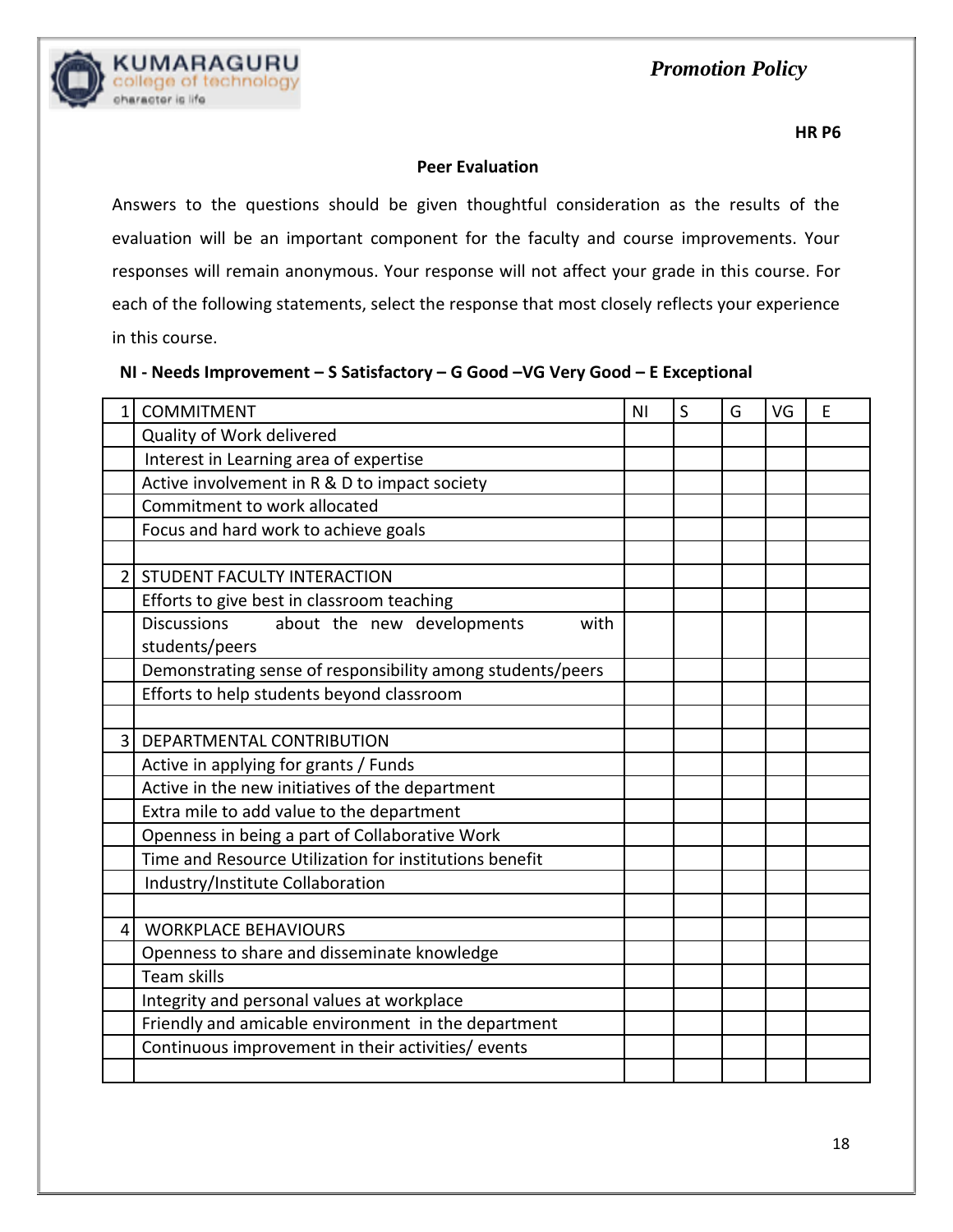| KUMARAGURU        |
|-------------------|
| character is life |

| <b>Review Committee Assessment Form</b> | HR P6 |
|-----------------------------------------|-------|
|-----------------------------------------|-------|

| Name of the Faculty Applicant: |  |  |
|--------------------------------|--|--|
|--------------------------------|--|--|

Position (Current): \_\_\_\_\_\_\_\_\_\_\_\_\_\_\_\_\_\_\_\_\_\_\_\_ DOJ Current position\_\_\_\_\_\_\_\_\_\_\_\_\_\_\_\_\_\_\_\_

Position Applied For\_\_\_\_\_\_\_\_\_\_\_\_\_\_\_\_\_\_\_\_\_

**How would you rate the above faculty on the following parameters? (NI - Needs Improvement – S Satisfactory – G Good –VG Very Good – E Exceptional)**

| Particulars                                                                                                                 | ΝI | S | G | VG | E |
|-----------------------------------------------------------------------------------------------------------------------------|----|---|---|----|---|
| Domain Knowledge - Updating current developments in field<br>1.                                                             |    |   |   |    |   |
| Research Competence - Contribution through industry relevant<br>2.<br>research, funding and scope for scholarly publication |    |   |   |    |   |
| Alignment - Mapping of Personal Statement and Departmental Goals in<br>3.<br>future                                         |    |   |   |    |   |
| Future Potential - Scope for taking up new portfolios /assignments in<br>4.<br>Department                                   |    |   |   |    |   |
| Drive to perform - Positive Outlook, Enthusiasm, passionate and<br>5.<br>Ambitious                                          |    |   |   |    |   |
| Committing to new responsibilities and future action plans<br>6.                                                            |    |   |   |    |   |
| Willingness to stretch - work beyond requirement for organisational /<br>7.<br>departmental goals                           |    |   |   |    |   |
| 8.<br>Learning Orientation - Openness to new experiences, experimenting<br>new methods and tools                            |    |   |   |    |   |
| Leadership Skills-ability to work independently and goal oriented<br>9.                                                     |    |   |   |    |   |
| 10. Integrity and Values – Imbibes and shares the organisational values,<br>culture and beliefs                             |    |   |   |    |   |

Comments

Recommendation for Promotion and Reason :

Name and Designation of the Reviewer Signature of the Reviewer with date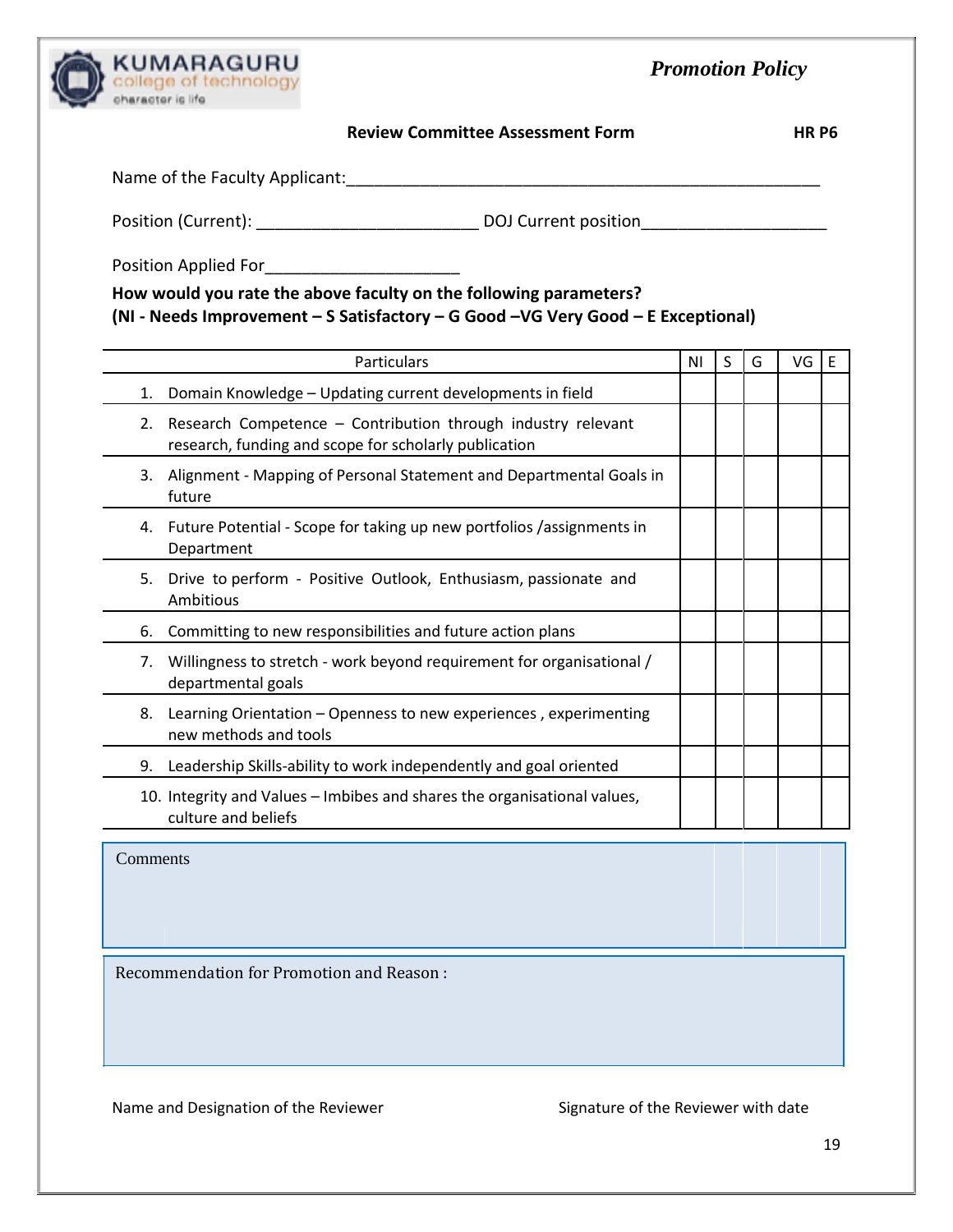

| <b>Promotion Review Committee Overall Assessment</b> |                                     |               |                      |                      |          |                        | HRP <sub>7</sub>      |  |
|------------------------------------------------------|-------------------------------------|---------------|----------------------|----------------------|----------|------------------------|-----------------------|--|
|                                                      |                                     |               |                      |                      |          |                        |                       |  |
|                                                      |                                     |               |                      |                      |          |                        |                       |  |
|                                                      |                                     |               |                      |                      |          |                        |                       |  |
|                                                      |                                     |               | PADS                 |                      | Alumni   | Presentation           | Review                |  |
| Source                                               | <b>PADS</b><br>Score                | HOD<br>Rating | Students<br>Feedback | Peer<br>Feedback     | Feedback |                        | Committee<br>Feedback |  |
| Weights                                              | 30%                                 | 10%           | 10%                  | 10%                  | 10%      | 10%                    | 30%                   |  |
|                                                      |                                     |               |                      |                      |          |                        |                       |  |
|                                                      |                                     |               |                      |                      |          |                        |                       |  |
|                                                      | <b>Recommendation for Promotion</b> |               |                      |                      |          |                        |                       |  |
|                                                      |                                     |               |                      |                      |          |                        |                       |  |
| <b>Strongly Recommend</b>                            |                                     |               |                      | Promotable in Future |          | No Scope for Promotion |                       |  |
| Feedback                                             |                                     |               |                      |                      |          |                        |                       |  |
|                                                      |                                     |               |                      |                      |          |                        |                       |  |
|                                                      |                                     |               |                      |                      |          |                        |                       |  |
|                                                      |                                     |               |                      |                      |          |                        |                       |  |
|                                                      |                                     |               |                      |                      |          |                        |                       |  |
|                                                      |                                     |               |                      |                      |          |                        |                       |  |
|                                                      |                                     |               |                      |                      |          |                        |                       |  |
| Reviewer1:<br>Reviewer 2:<br>Revieer3:               |                                     |               |                      |                      |          |                        |                       |  |
| Signature                                            |                                     |               |                      | Signature            |          |                        | Signature             |  |
|                                                      |                                     |               |                      |                      |          |                        |                       |  |
|                                                      | Head of the Department              |               |                      |                      |          |                        | Principal             |  |
|                                                      |                                     |               |                      |                      |          |                        | 20                    |  |
|                                                      |                                     |               |                      |                      |          |                        |                       |  |